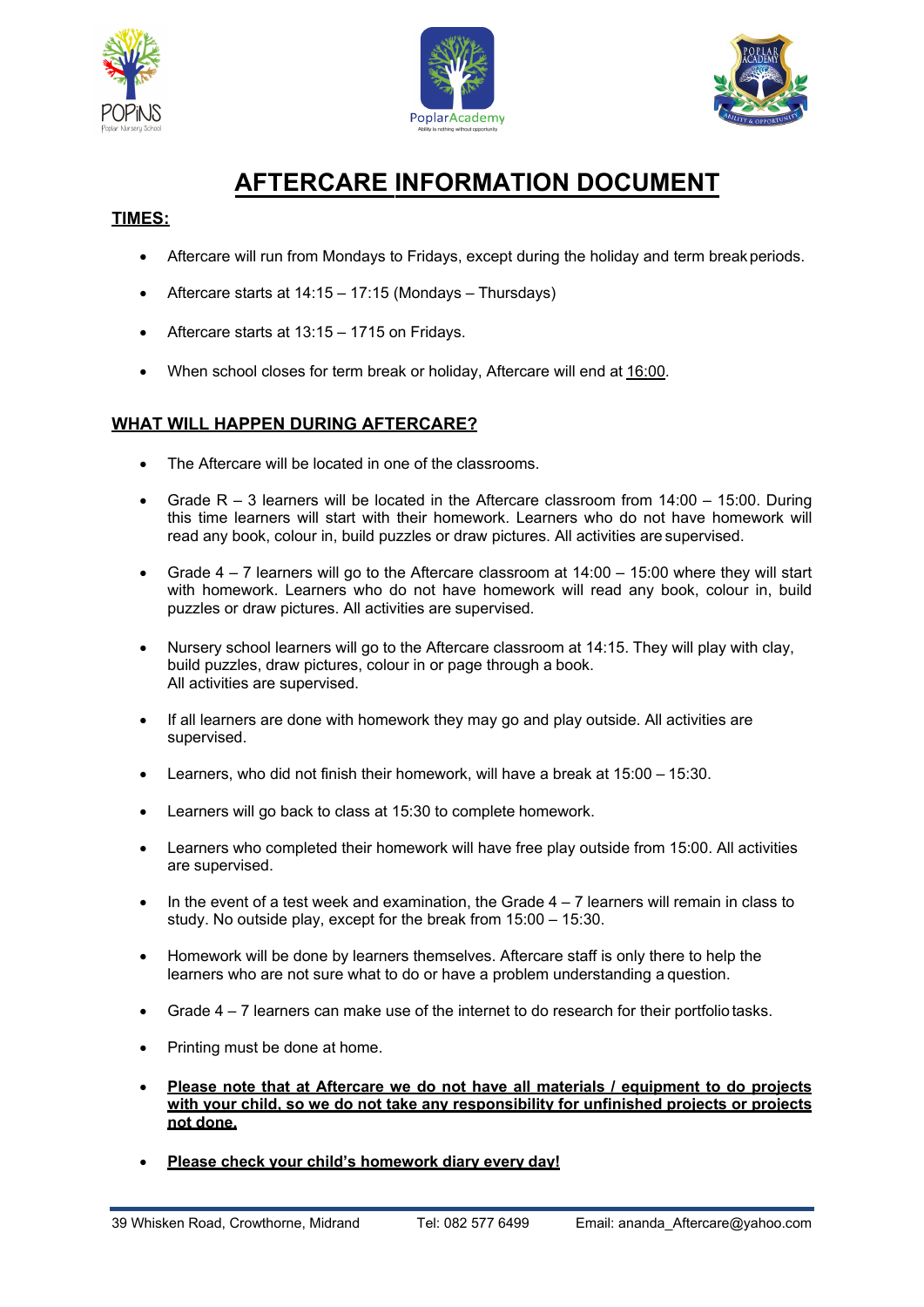- **Unfinished homework / portfolio tasks / studying for tests and exam will be completed at home.**
- Learners who participate in an extramural activity must return to the Aftercare Classroom once the activity is completed.

## **RULES:**

- Learners may not leave the School grounds without the permission of the Aftercare teacher on duty.
- No dangerous games, throwing of stones, bullying, or any other bad behaviour willbe tolerated.
- Learners will proceed to the Aftercare classroom immediately after school or extra mural activities if the parent or transport is not on time.
- Learners must notify the teacher if they wish to go to the toilet.
- If a child is injured during Aftercare, the child must report the injury to the Aftercare teacher on duty. A first aid kit will always be on hand.
- Learners can wear their full school uniform, sports uniform or civies at Aftercare.

## **FETCHING YOUR CHILD:**

- Learners may not go home with persons other than those specified on the Enrolment Form. Parents should inform the Aftercare teacher, if someone else will be collecting their child/children on any given day.
- Parents or designated persons must please sign the learner/s out when they leave. This rule also applies if your child goes home with transport.
- In the event that parents are delayed in collecting their child (after 17:15), they must contact the Aftercare teacher in order to make an alternative arrangement.
- If learners are not collected by 17:15, the Aftercare teacher will contact the person listed on the application form and will ask them to collect the learner. Should they be unable to assist, then the second person will be contacted.
- If a child is not fetched at 17:15 an additional ad hoc fee of R50 for every10 minutes late will be charge.
- Any child who is not collected after school and does not attend extra-mural OR attends extramurals and is not collected thereafter, WILL automatically be placed in Aftercare for safety reasons and the parent/s will be billed with the Ad hoc fee of R80.
- Please remember that Aftercare is a service and must not be abused.

## **LUNCH:**

- Parents must send a packed lunch with the child on a Monday, Wednesday and Friday.
- Children will receive a glass of cold drink and biscuit that will be provided every day.
- Children will be given a packet of 2 minute noodles, a sandwich or a hotdog every Tuesday and Thursday.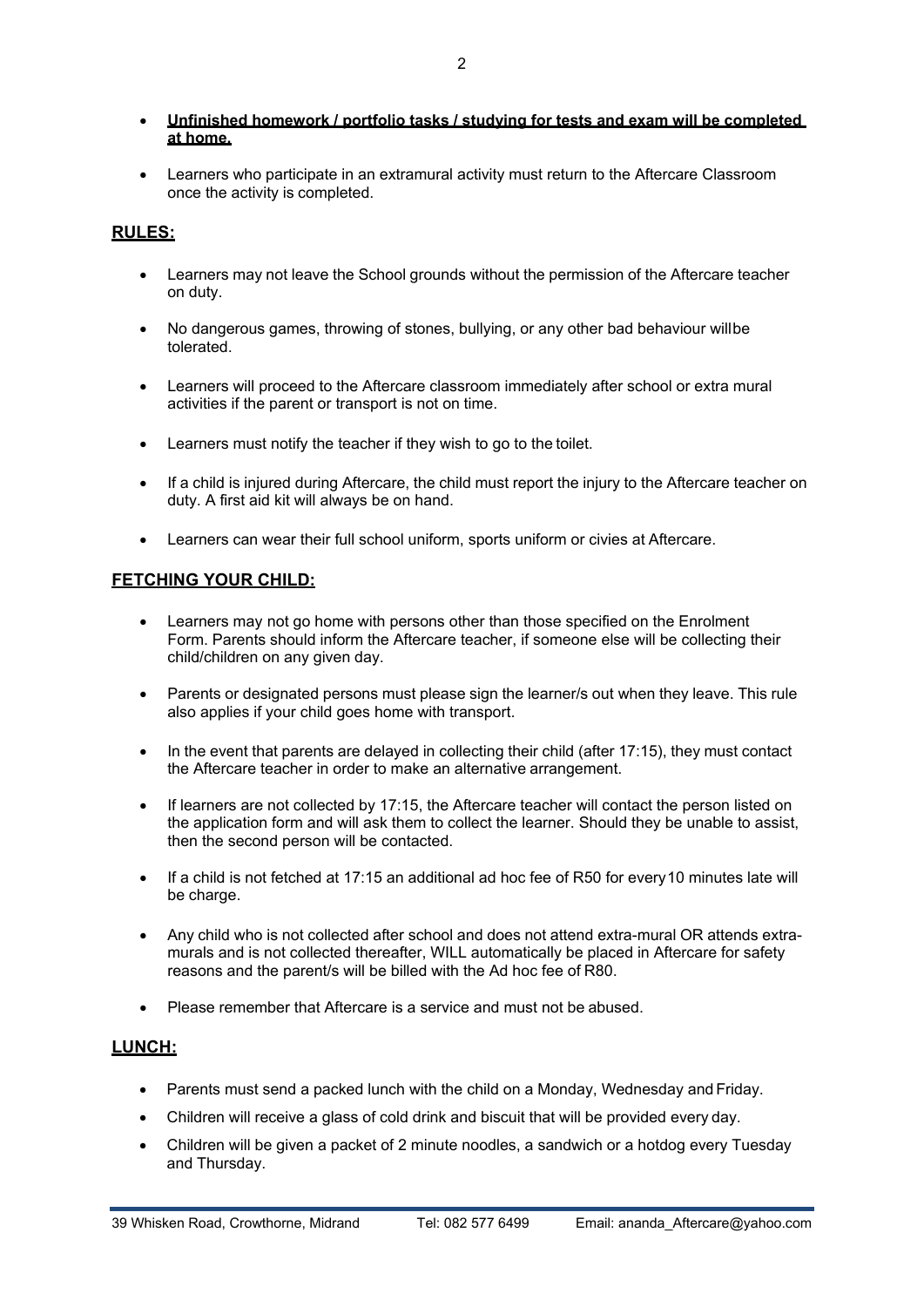## **FEES:**

#### **Full day Aftercare:**

#### **Option 1:**

R850 per child per month.

#### **Option 2:**

A 10% discount will apply should you wish to pay for the full term. R3060 per child for the full term (4 months) if paid up front.

- R50 ad hoc fee will be charged from 17:15 for every 10 minutes late.
- Full Time Aftercare children who are absent will not be refunded Aftercare fees.
- The Aftercare amount stays the same for each month, regardless of school holidays and midterm breaks. (January – December)
- Should you no longer require the Aftercare facility, **one month's written notice** isrequired.

## **PAYMENTS:**

- Parents will receive an invoice on the  $25<sup>th</sup>$  of each month.
- Payment must be done not later than the  $1<sup>st</sup>$  of that month.
- *Please do not pay Aftercare fees into the school account***.**

There are two payment options:

**Option 1:** Pay amount into bank account.

Ananda Potgieter Bank: ABSA Account number: 4077403718 Branch code: 632005 Type of account: Cheque

Reference number: Your child (ren) name and the month

#### **Option 2:**

Money in an envelope with the name of the child (ren) and the month

\*No cheques will be accepted.

#### **Children who are not using the monthly full day Aftercare (as mentioned above)**

- R80 ad hoc fee will be charged if your child(ren) is not fetched after school or extra- murals.
- R50 ad hoc fee will be charged from 17:15 for every 10 minutes late.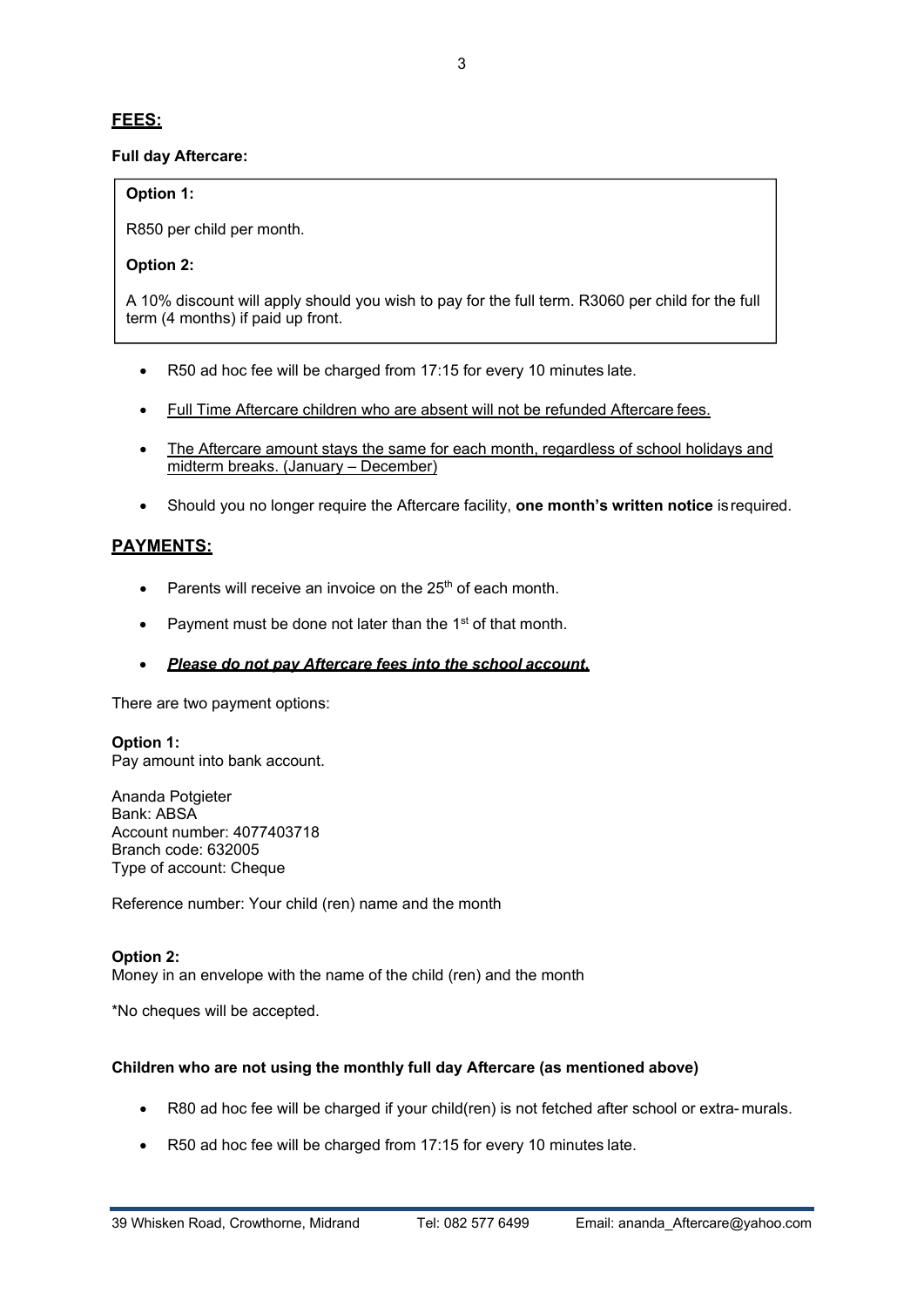#### **AFTERCARE**

### **ENROLMENT FORM – FULL DAY AFTERCARE**

I wish to enrol my child(ren)

- Enrolment forms have to be handed in at least one week before the child startsAftercare.
- The Aftercare will only run during term time only, not during holidays and term breaks.
- Should you no longer require the Aftercare facility, **one month's written notice** isrequired.
- **I herewith certify to pick up my child(ren) timeously at 17:00 or earlier from the Aftercare centre. The Aftercare centre takes no liability or responsibility for children of the Aftercare after 17:15. After 17:15 this remains the sole responsibility of the parent/s.**
- By signing the enrolment form, you as parent understand the rules and fee structure of the Aftercare.

| Parent / Guardian: |        |             |         |
|--------------------|--------|-------------|---------|
|                    |        |             |         |
|                    |        |             |         |
|                    | (work) | (cell)      | (email) |
|                    |        |             |         |
|                    |        | (signature) |         |